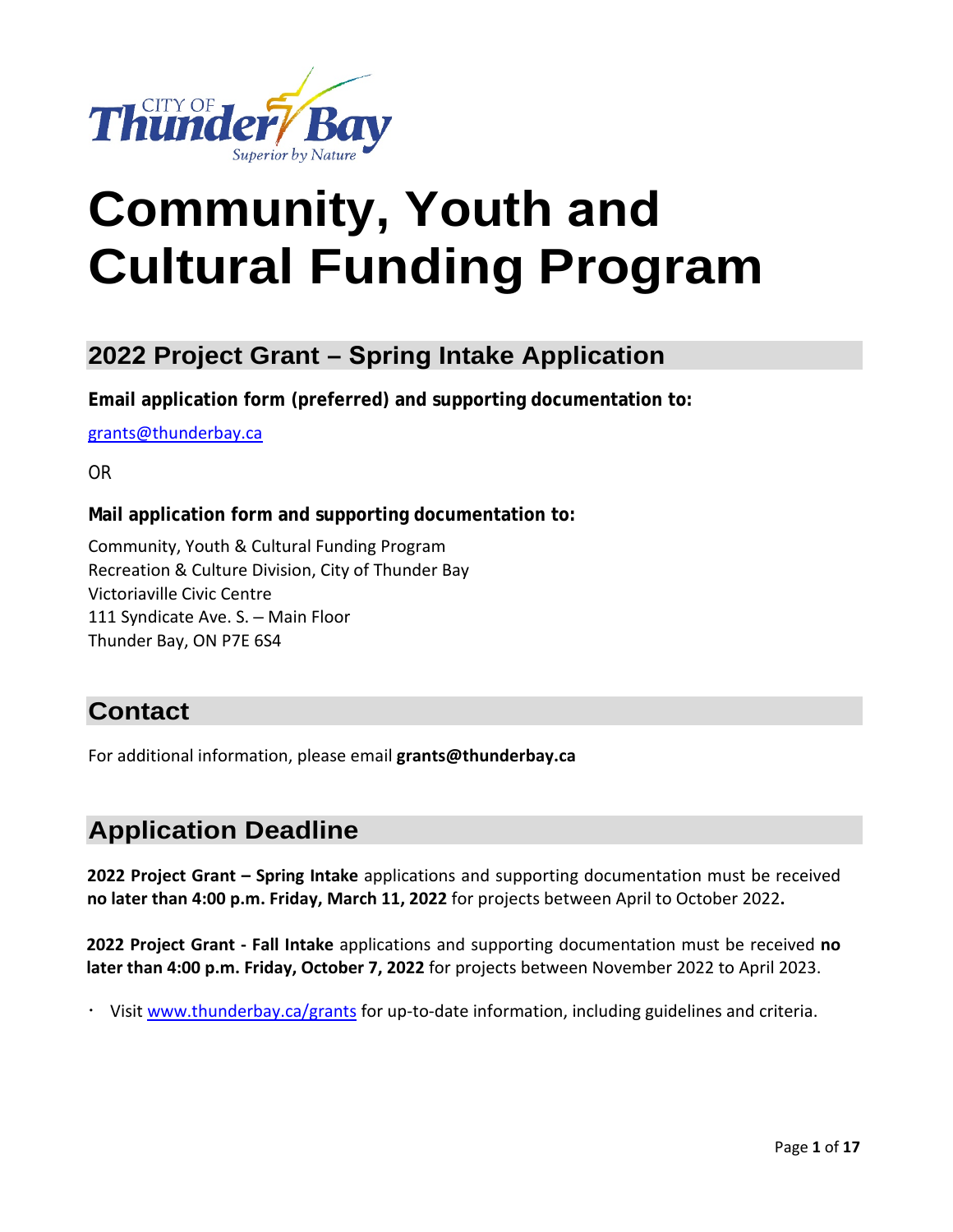## **Checklist to Help You Complete the Project Grant Application**

To consider an application, the City requires that the following information be submitted.

 *All information, including supporting documentation, must be included with the application and submitted by the intake deadline. Should all items not be received in full by the deadline, this application will be considered incomplete and deemed ineligible to continue with the review process.* 

**Important: Please be sure to return the completed checklist below with the application.** 

### **Reminders & Supporting Documentation Checklist**

Project Grant applicants must:

 **Connect with a Recreation & Culture Division representative to discuss grant eligibility** *prior* **to starting the application process.** Please email [grants@thunderbay.ca](mailto:grants@thunderbay.ca) to connect with the relevant funding stream supervisor and identify the representative that you spoke/met with.

 **Name of Representative: Point of Contact Date:** 

 $\Box$  Fill in every section of the Community, Youth & Cultural Funding Project Grant application form.

 $\Box$  Complete the Project Budget Statement form, which is available via the [www.thunderbay.ca/grants](http://www.thunderbay.ca/grants) Community, Youth & Cultural Funding Program webpage.

 $\Box$  Include documentation of confirmed funding from other sources within the project year, i.e. funding approval confirmation email, letter, etc.

 $\Box$  Include written quotations or estimates for services or equipment to be purchased where the total is \$500 or more. Please note that up to three (3) quotes/estimates should always be provided, when available.

 $\Box$  Include a constitution and by-laws or letters patent (first-time applicants only) OR include any updates and/or amendments to the organization's constitution, by-laws, or letters patent document, as necessary.

 $\Box$  Include the fee schedule for any services provided by your organization, if applicable.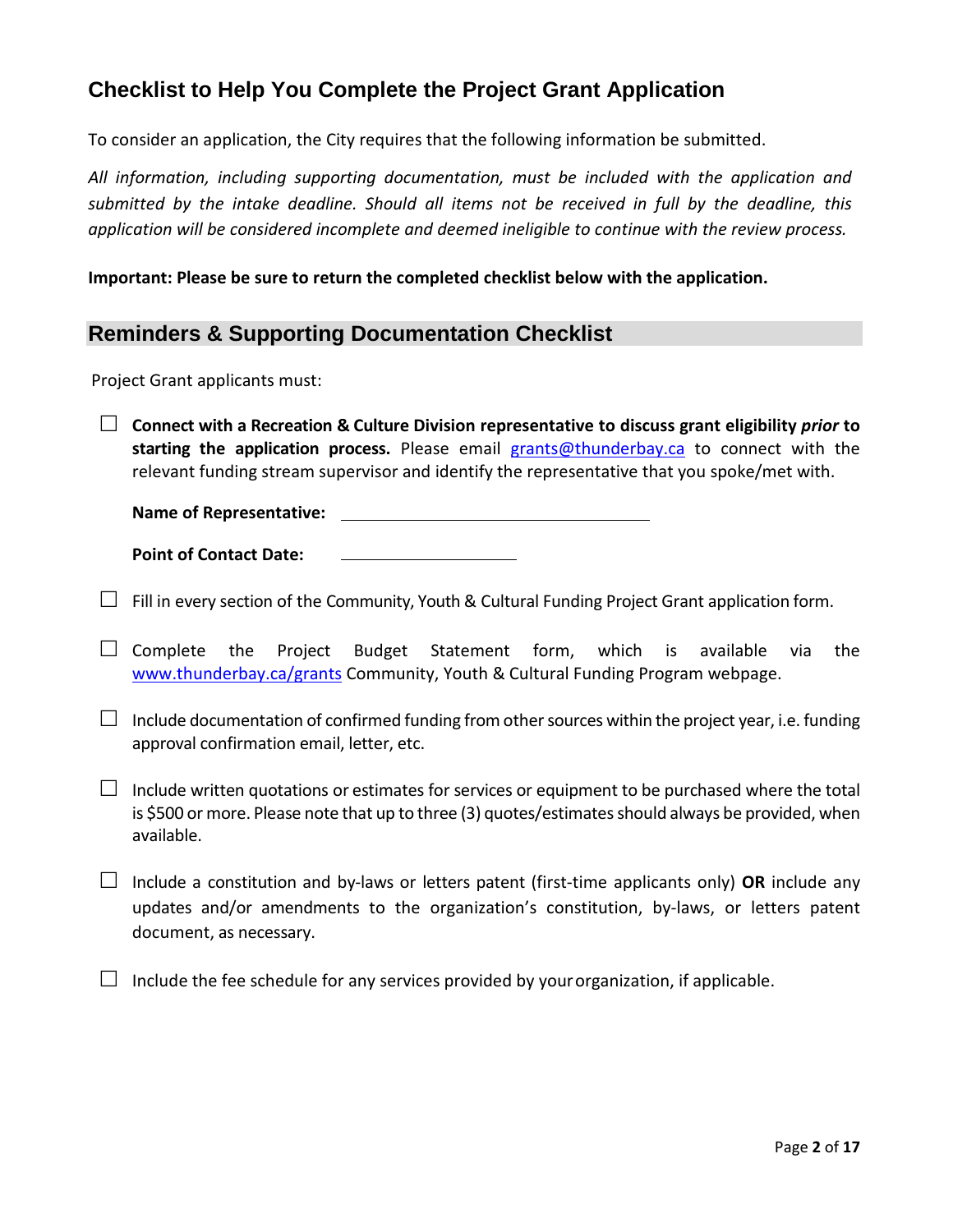## **Financial Statements**

*Individual artists are not required to submit financial statements.* 

 All Audits, Review Engagements, and Notice to Reader Engagements must be prepared by an **external, independent Chartered Professional Accountant (CPA).** The highest level of financial statements available is always preferred.

 Statements must be as up-to-date as possible. If the prior fiscal year's statements are not yet available, please submit the most recent available statements and indicate when the prior year's statements will be provided to the City for review.

**Important: Please be sure to return the completed checklist below with the application.** 

## **Required: Organization's Total Annual Revenue^ & Associated Financial Statements**

*The required level of financial statements is based on the organization's total annual revenue.* 

 Please select the box beside the financial statements that are attached to this application and initial the respective area.

| \$500,000 or more   |                                                                 | Audited Financial Statements Financial statements attached - initial:                                                                                                                                                      |
|---------------------|-----------------------------------------------------------------|----------------------------------------------------------------------------------------------------------------------------------------------------------------------------------------------------------------------------|
| \$100,001-\$499,999 | or                                                              | Audited Financial Statements Financial statements attached - initial:                                                                                                                                                      |
|                     | in accordance with the Ontario Not-for-Profit Corporations Act. | <b>Review Engagement</b> - Only accepted if the audit requirement has been waived                                                                                                                                          |
| \$100,000 or less   | <b>Review Engagement</b><br>or                                  | Financial statements attached – initial:                                                                                                                                                                                   |
|                     | Corporations Act.                                               | Notice to Reader Engagement - Only accepted if the review engagement<br>requirement has been waived in accordance with the Ontario Not-for-Profit                                                                          |
|                     | or                                                              |                                                                                                                                                                                                                            |
|                     | accepted if the requested grant amount is \$10,000 or less.*    | Board-Approved Internal Financial Statements: At minimum, this must<br>include a Statement of Financial Position (also known as a Balance Sheet)<br>and Statement of Operations (also known as an Income Statement) - Only |

*\* In this case, additional information may be requested during the review process.*

^The total annual revenue pertains to the prior fiscal year.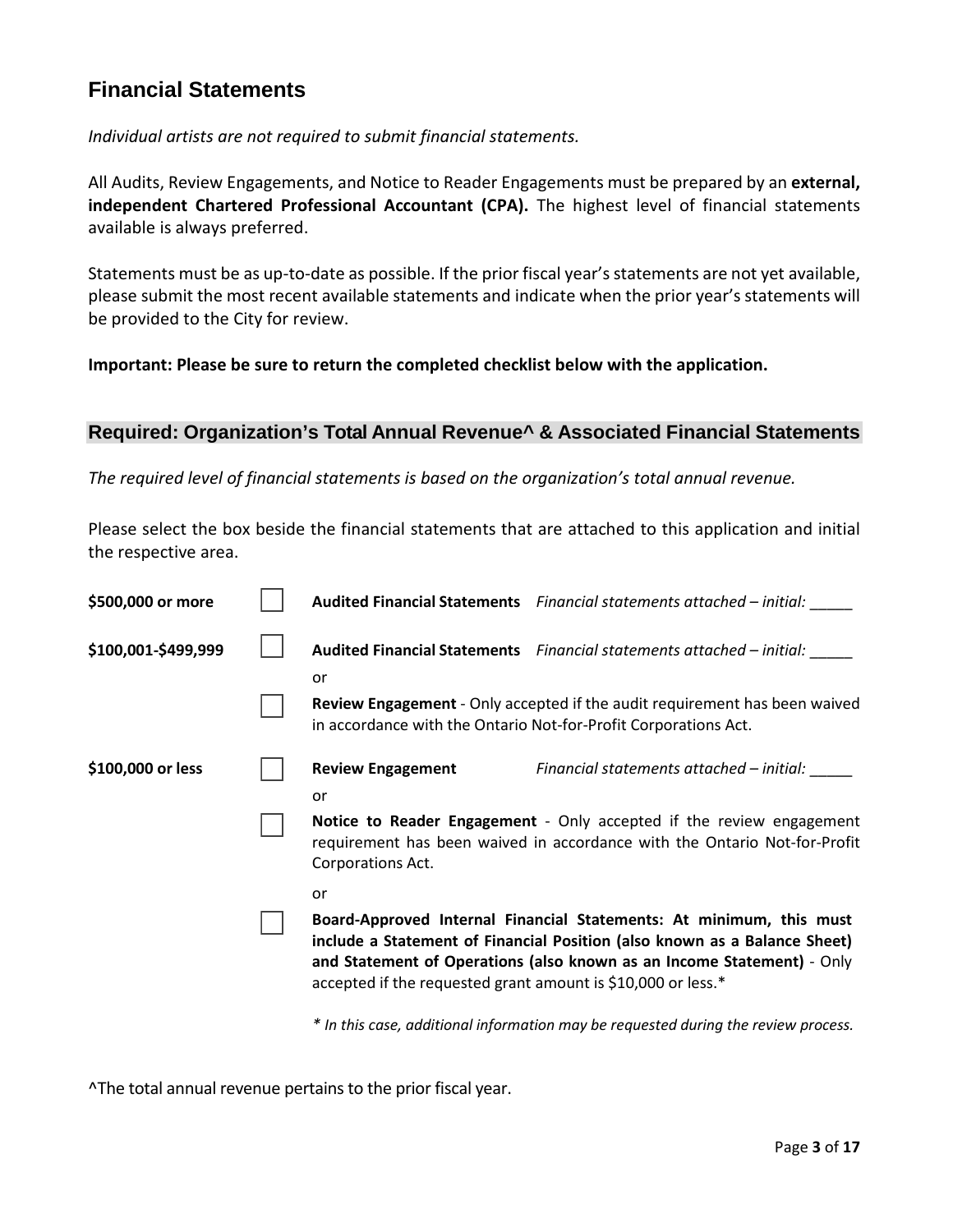## **Application Submission**

 Please submit the completed application form and checklist contents **via email** to [grants@thunderbay.ca.](mailto:grants@thunderbay.ca) Provide only the required documents/support material requested in this application form.

 If an applicant is unable to submit via email, they may submit an application **via hard copy**. Applicants who choose to submit a hard copy must include an electronic version of all contents on a USB inside  the submission envelope. *Note: The provided contents will not be returned to the applicant.*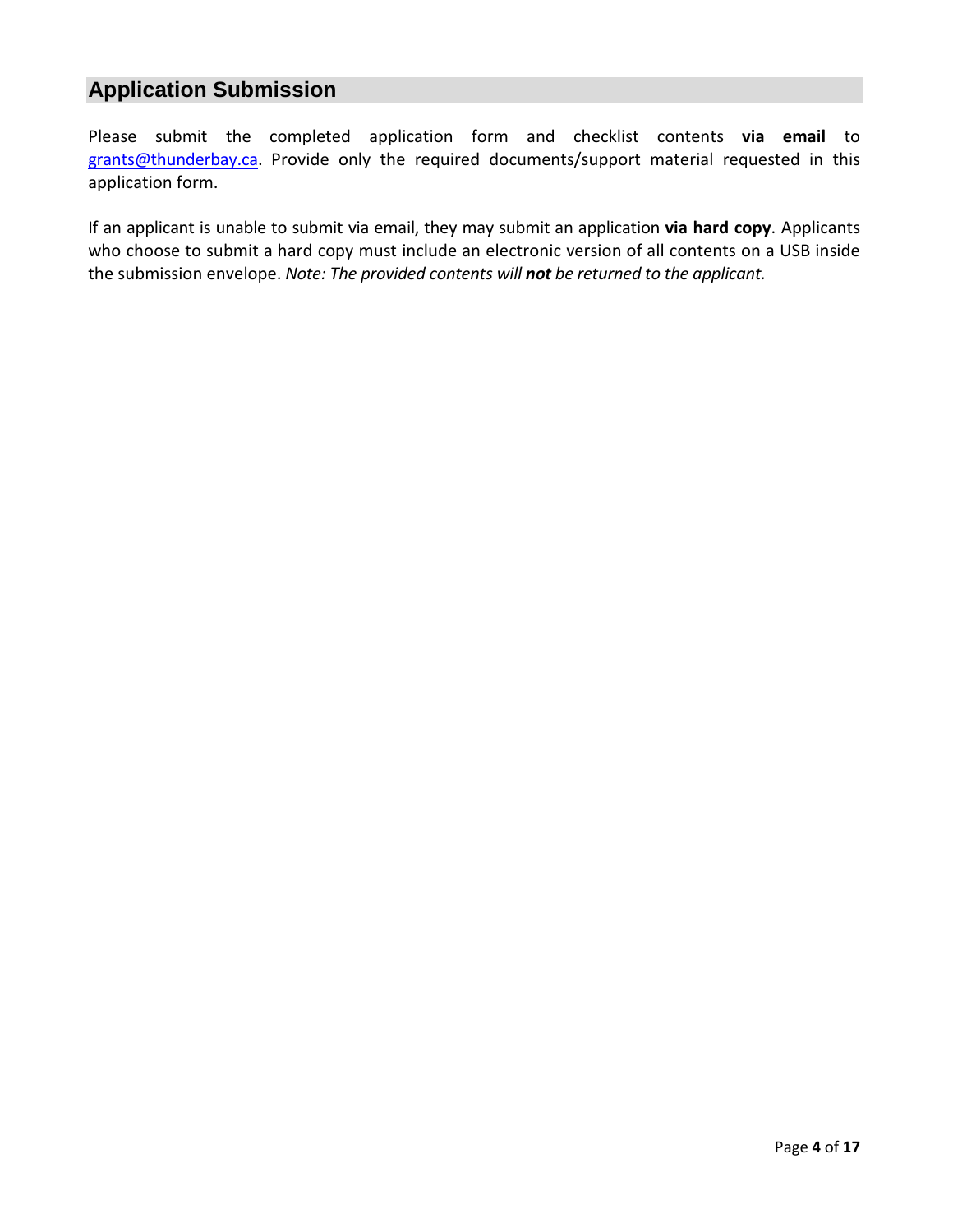## **2022 PROJECT GRANT APPLICATION**

**Spring Intake Submission Deadline: 4:00 p.m. Friday, March 11, 2022**

 *Please complete all sections and provide additional information where required.* 

**Email application form (preferred) and supporting documentation to:** 

#### [grants@thunderbay.ca](mailto:grants@thunderbay.ca)

OR

### **Mail application form and supporting documentation to:**

 Victoriaville Civic Centre | 111 Syndicate Ave. S. – Main Floor | Thunder Bay, ON | P7E 6S4 Community, Youth & Cultural Funding Program Recreation & Culture Division, Community Services Department | City of Thunder Bay

**Specific Project Type: Please select one (1) area from the options listed below.** 

 $\square$  Community Funding  $\square$  Youth Funding  $\square$  Cultural Funding

 $\Box$  Anti-Racism & Reconciliation Funding  $\Box$  Sport Development Funding

*Note: Please ensure that this application is typed, not handwritten.* 

#### **1. Organization / Group / Artist**

| Name      |             |             |
|-----------|-------------|-------------|
| Address   |             |             |
| City      | Province ON | Postal Code |
| Telephone |             |             |
| Email     |             |             |
|           |             |             |

#### **2. Primary Contact Person**

 Provide a **current contact** that is knowledgeable about both the application and your organization. This person will serve as the main point of contact, including all official correspondence.

| Name      |          |    |             |
|-----------|----------|----|-------------|
| Address   |          |    |             |
| City      | Province | ON | Postal Code |
| Telephone |          |    |             |
| Email     |          |    |             |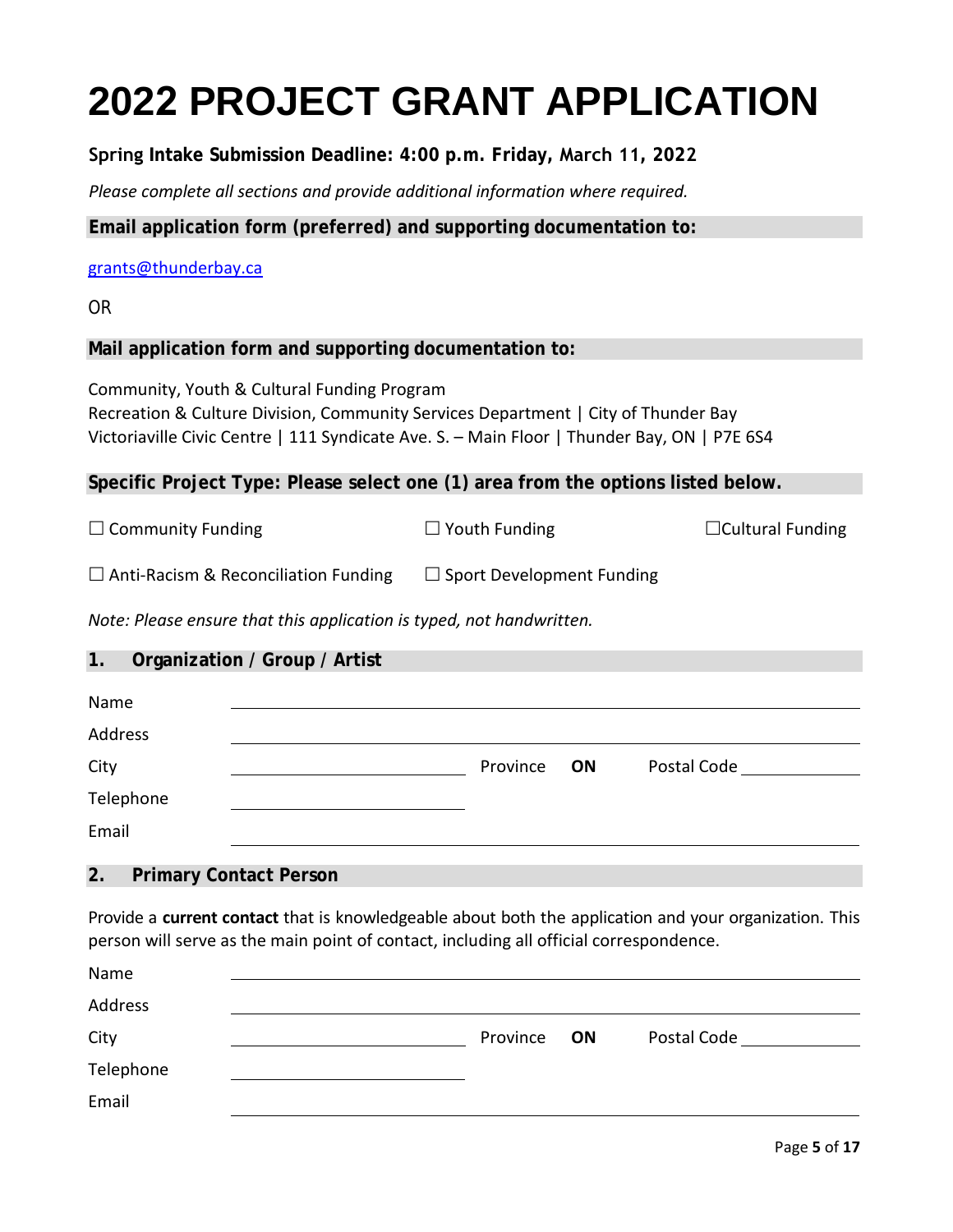#### **3. Financial Assistance Requested (\$10,000.00 Maximum)**

Requested 2022 Project Grant dollar amount: **\$** 

**%**  City's contribution as a percentage of your total budgeted expenditures:

*Please refer to page 3 of the Guidelines & Criteria document regarding percentage.* 

**4. Has the organization made a previous request to the City of Thunder Bay for any financial assistance?**

 $NO$   $\Box$ YES  $\Box$ 

If YES, complete the following:

| Year(s) Requested | Amount Requested (\$) | Amount Received/Approved (\$) Program / Source |  |
|-------------------|-----------------------|------------------------------------------------|--|
|                   |                       |                                                |  |
|                   |                       |                                                |  |
|                   |                       |                                                |  |
|                   |                       |                                                |  |
|                   |                       |                                                |  |

 **application. Failure to include all municipal funding sources may result in a failed application. Please note that all City funding, including "flow-through" funding, must be identified in this** 

 Is the applicant in default to the City for failure to satisfactorily account for previous grants **or** to refund grant overpayments?

 $NO$   $\Box$ YES  $\Box$ 

If YES, please specify: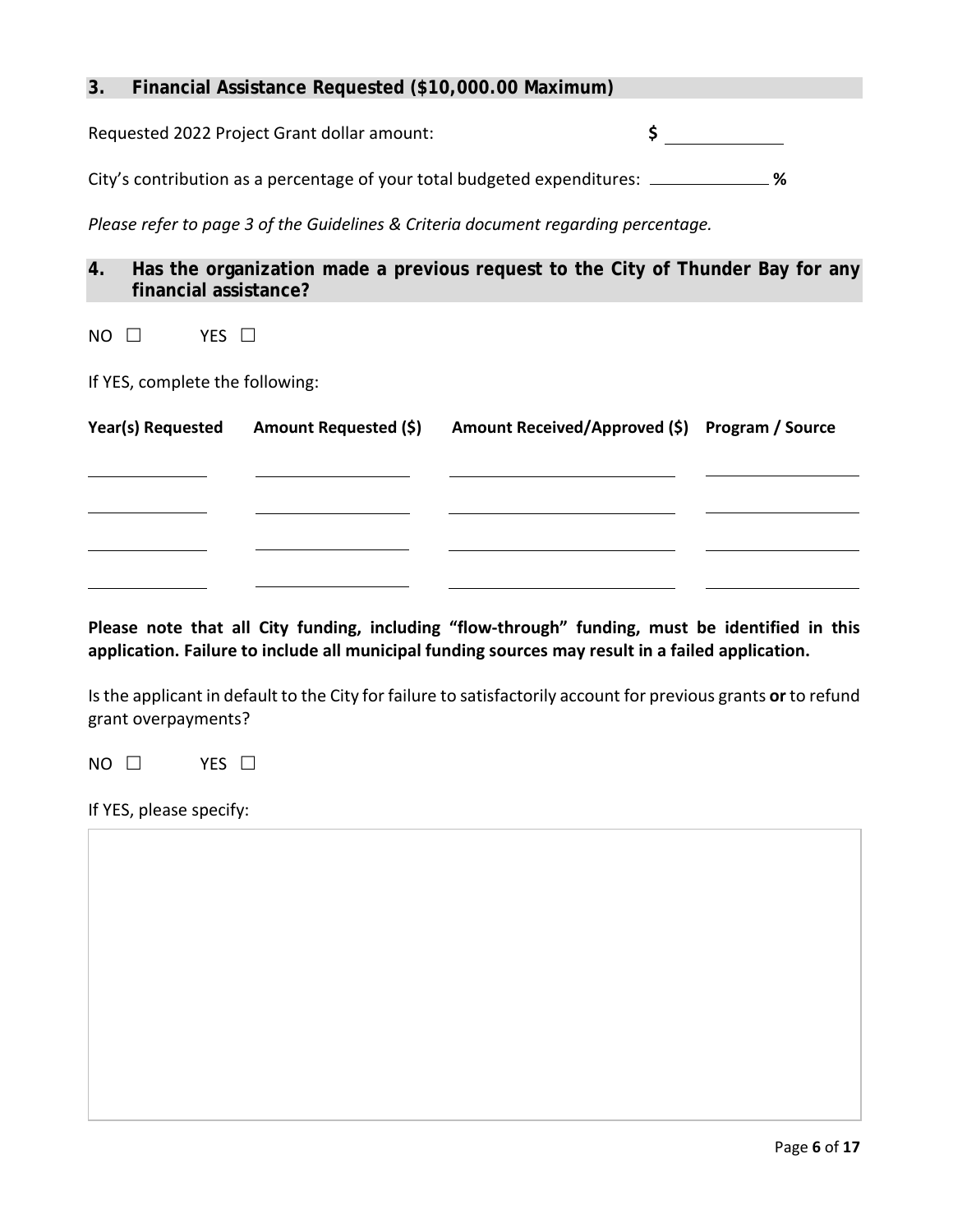#### 5. **Organizational Information** (Note: Not applicable to Individual Artists.)

| Briefly describe the history and operation of your organization. Note: Attachments may be included. |           |                 |  |  |
|-----------------------------------------------------------------------------------------------------|-----------|-----------------|--|--|
|                                                                                                     |           |                 |  |  |
|                                                                                                     |           |                 |  |  |
|                                                                                                     |           |                 |  |  |
|                                                                                                     |           |                 |  |  |
|                                                                                                     |           |                 |  |  |
| Does your organization have an annual membership*?                                                  | <b>NO</b> | YES             |  |  |
| If YES, how many members? #__________<br>members                                                    |           |                 |  |  |
| Is there an annual membership fee?                                                                  | NO        | $YES$ $\perp$ 1 |  |  |
|                                                                                                     |           |                 |  |  |

If YES, how much?  $$$  / year

 \* *Membership refers to member benefits and should not be confused with participants, clients, etc.*

**Optional:** If membership fees vary, please outline below. *Note: Attachments may be included.* 



#### **6. Project Information**

 If the project involves a purchase (e.g. equipment), please reference the estimated purchase date. Please identify when your project will **begin** and **end** in the project description space provided below. *Note: A post-grant report is due three months after the project concludes.* 

Select one (1) of the following statements:

| This is a special, one-time activity.                                  |
|------------------------------------------------------------------------|
| This is for a training, education, and/or awareness-building activity. |
| This project supports artists in the community.                        |
| This is an experimental project needing seed money.                    |
| Grant money for an equipment purchase (not renewable annually).        |
| Other (provide details below).                                         |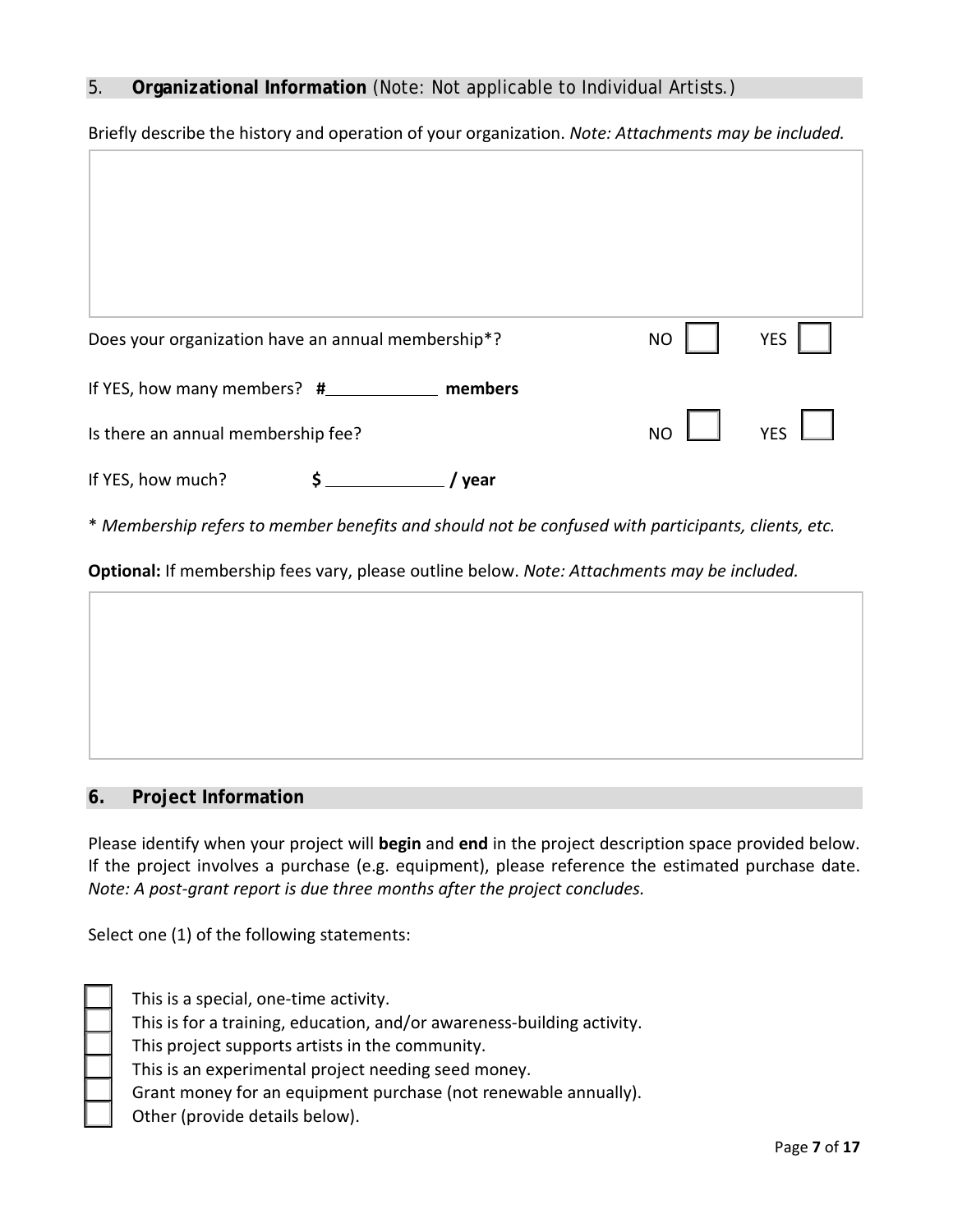**B. What will the grant cover?** *Note: Attachments may be included.*

### **C. Provide a list of who will benefit from the project.** *Note: Attachments may be included.*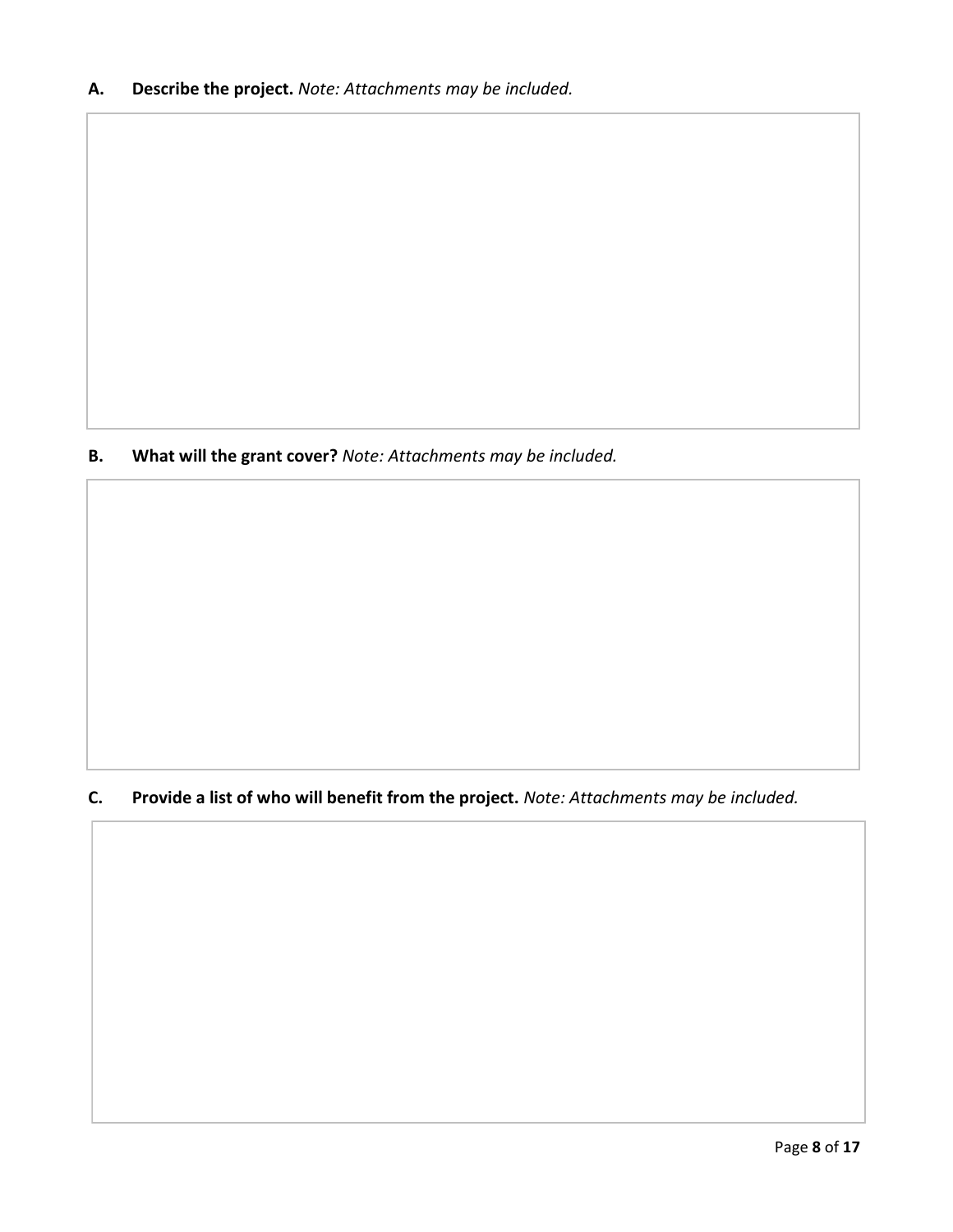#### **D. How does the project fill a gap in the community? Do others provide a similar service? If yes, how are you different?**

Be advised that applicants should reference the City's **Strategic Plan** in their response, along with [Calls to Action,](http://nctr.ca/assets/reports/Calls_to_Action_English2.pdf) [National Inquiry into Missing and Murdered Indigenous Women and Girls Calls](https://www.mmiwg-ffada.ca/final-report/) the Youth Services Plan[, Inspire Thunder Bay Culture Plan,](https://www.thunderbay.ca/en/city-hall/culture-plan.aspx) th[e Truth & Reconciliation Commission](http://nctr.ca/assets/reports/Calls_to_Action_English2.pdf) [for Justice,](https://www.mmiwg-ffada.ca/final-report/) and/or the [Seven Youth Coroner's Inquest Recommendations,](https://www.mcscs.jus.gov.on.ca/english/Deathinvestigations/Inquests/Verdictsandrecommendations/OCCVerdictsSevenFirstNationsYouths.html) where applicable. *Note: Attachments may be included.*

**E. Complete the following table.** *Note: Attachments may be included.*

#### **2022-2023 FUNDING SOURCES**\* (NOT including Community, Youth & Cultural Funding)

| Funding Name/Provider \$ Amount Requested | \$ Amount Confirmed | <b>Requested Term</b> |
|-------------------------------------------|---------------------|-----------------------|
|                                           |                     |                       |
|                                           |                     |                       |
|                                           |                     |                       |
|                                           |                     |                       |
|                                           |                     |                       |

 *the project occurs.* \**Please note that all organizational funding sources should be identified for the fiscal year(s) in which*

| Is any of the funding listed above being used for the project? | $NO \square$ | YES $\Box$ |
|----------------------------------------------------------------|--------------|------------|
|----------------------------------------------------------------|--------------|------------|

 If YES, please specify the funding source and the amount **and** ensure that it is included in the Project Grant Budget Statement. *Notes may be included in the Project Grant Budget Statement.*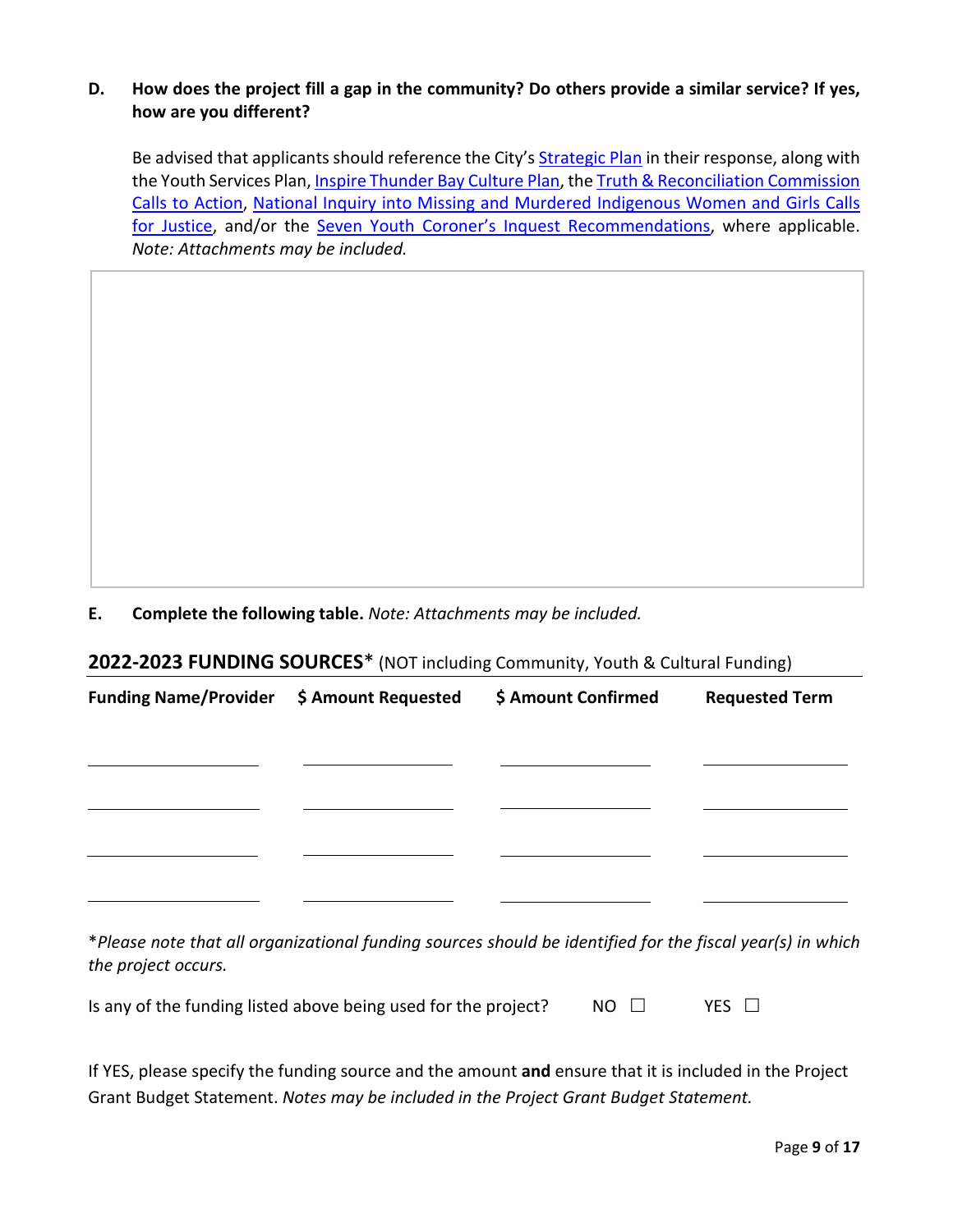#### **7. Project Involvement & Oversight**

 **A. Who is involved in this project? Please be sure to include any community partners.** *Note: Letters of endorsement may be included with the funding application.*

**B. Who is responsible for the success of this project? Please describe their involvement and any relevant experience or qualifications.** *Note: Attachments may be included.*

**C. What are the community, social, and economic impacts of this project? How will you measure\* this?** *Note: Attachments may be included.*

 *\*Measurement tools may include growth percentage, exit survey, economic impact assessment tools, etc.*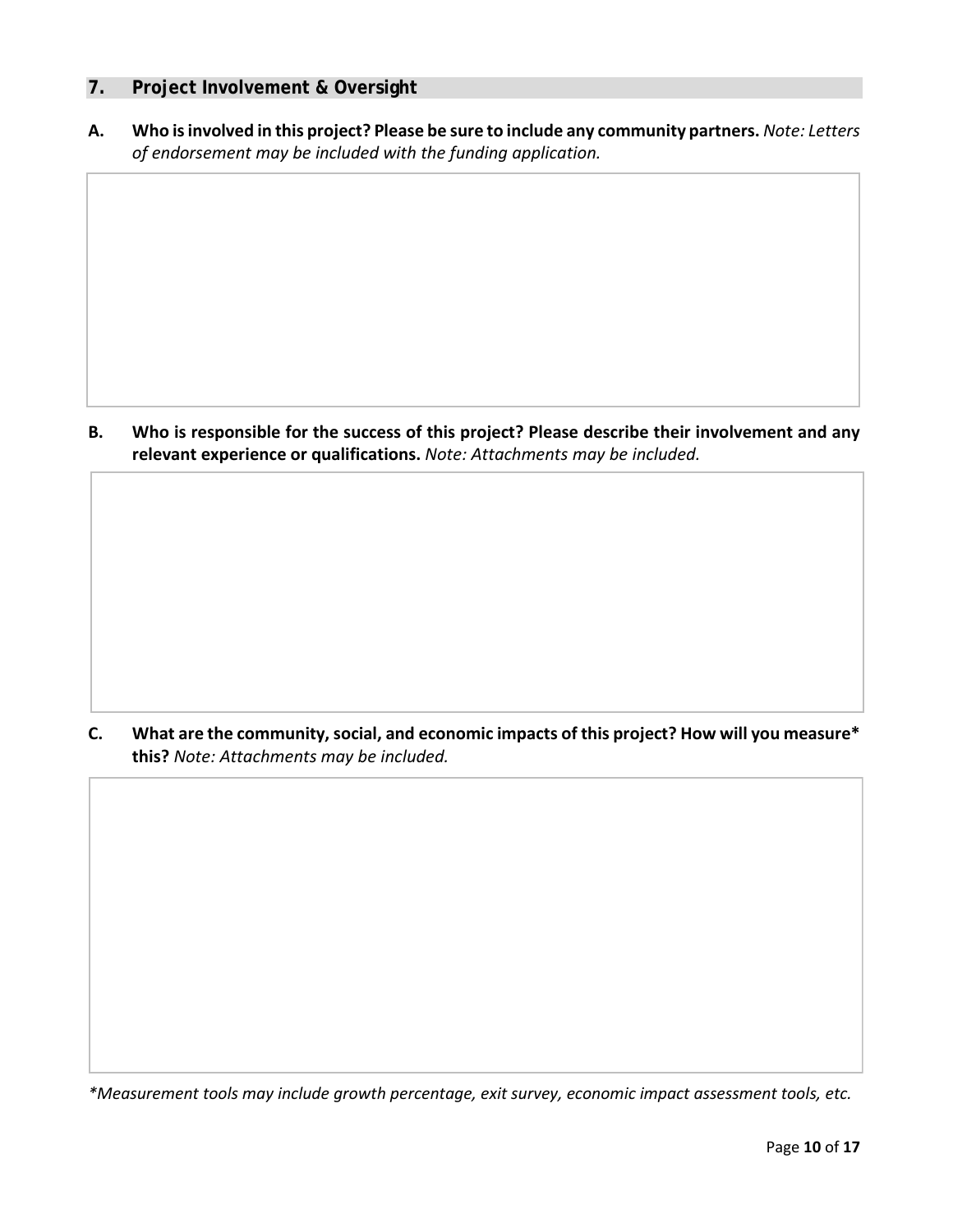### **8. Organizational Statistical Information**

|                                                                                                                | 2021<br>Actual<br>Prior year | 2022<br>Estimate<br>Current year |
|----------------------------------------------------------------------------------------------------------------|------------------------------|----------------------------------|
| <b>Number of Employees* (Paid/Unpaid)</b>                                                                      |                              |                                  |
| FT Executive/Administrative                                                                                    |                              |                                  |
| FT Frontline                                                                                                   |                              |                                  |
| PT Executive/Administrative                                                                                    |                              |                                  |
| PT Frontline                                                                                                   |                              |                                  |
| *Identify executive management/administrative positions versus frontline positions.                            |                              |                                  |
| <b>Number of Volunteers (Unpaid)</b>                                                                           |                              |                                  |
| Total # of Volunteers                                                                                          |                              |                                  |
| <b>Estimated Volunteer Hours*</b>                                                                              |                              |                                  |
| Hours of Operation                                                                                             |                              |                                  |
| *Total annual hours worked by all volunteers.                                                                  |                              |                                  |
| <b>Number of Participants/Clients/Audience</b>                                                                 |                              |                                  |
| Participants/Clients/Audience*                                                                                 |                              |                                  |
| *Total # of participants/audience/clients that use the program/service per year. <b>Re sure to include how</b> |                              |                                  |

 *this number is determined, e.g. registered programs, # people per day x # of days, etc. \*Total # of participants/audience/clients that use the program/service per year. Be sure to include how*

**Describe the project's participants, clients, and/or target audience.** *Note: Attachments may be included.* 

 **Explain any changes in staffing, volunteers, or participation.** *Note: Attachments may be included.*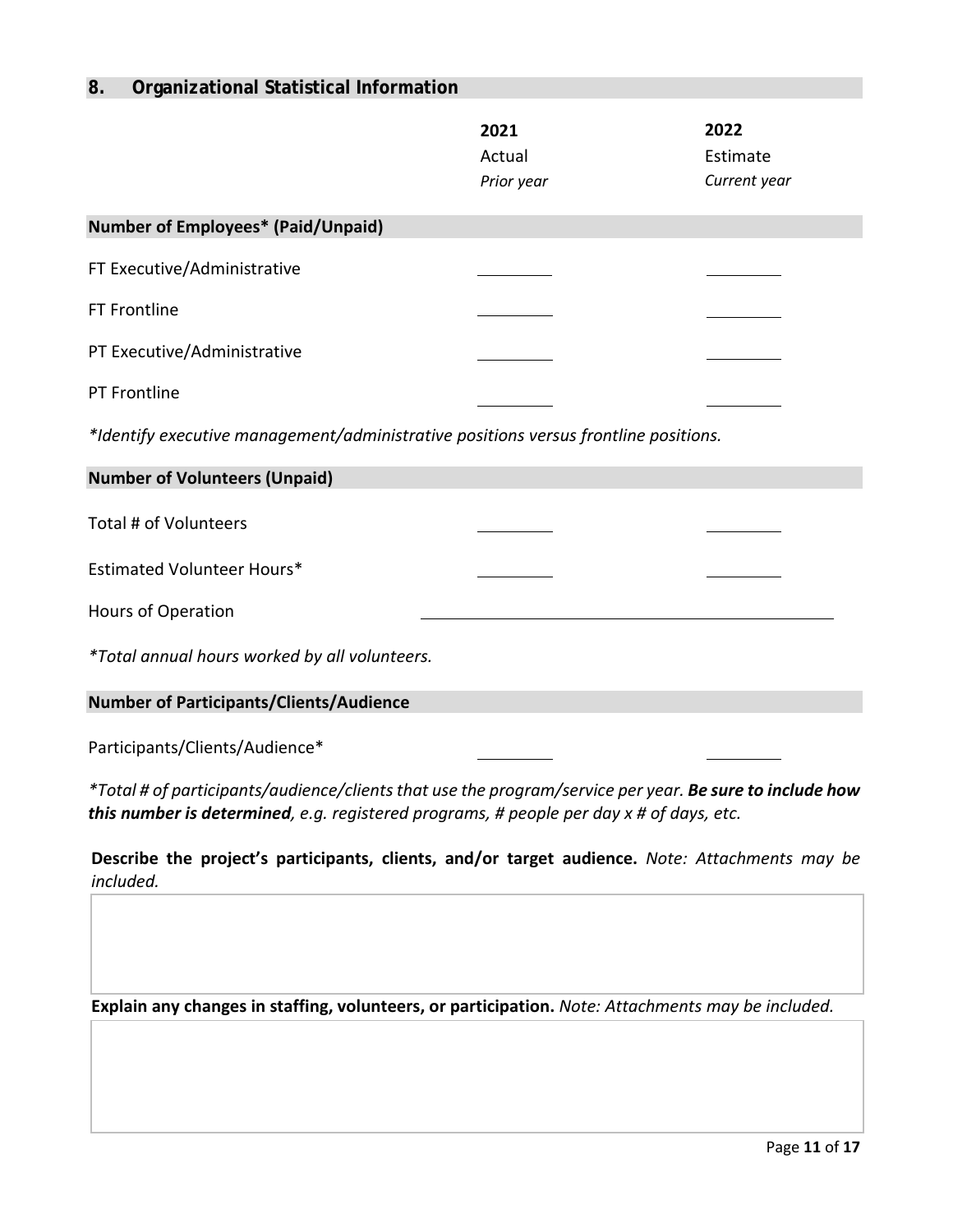#### **9. Geographic Scope of Organization**

#### **Does the applicant conduct activities outside the City of Thunder Bay?**

 $NO$   $\Box$ YES  $\Box$ 

If YES, what percentage of activities occur outside City limits? **%** 

*Note: City of Thunder Bay funds cannot be used toward activities located outside the municipality.* 

**10. Board of Directors Information** (Note: Not applicable to Individual Artists.)

**Board President Name:**  <u> 1989 - Johann Barn, fransk politik (d. 1989)</u>

 **Board President Email:** 

Also, please provide below the organization's **current Board of Directors membership list**. *Note: Attachments may be included.* 

| <b>Board Director Name</b>                          | <b>Board Position Title</b>                                                                                           |        |                 | <b>Board Director Resides within City Limits</b>                                              |
|-----------------------------------------------------|-----------------------------------------------------------------------------------------------------------------------|--------|-----------------|-----------------------------------------------------------------------------------------------|
| <u> 1980 - Andrea Station Barbara, amerikan per</u> | <u> 1989 - Johann Harry Harry Harry Harry Harry Harry Harry Harry Harry Harry Harry Harry Harry Harry Harry Harry</u> |        | NO              | YES                                                                                           |
|                                                     | <u> Alexandria de la contrada de la contrada de la contrada de la contrada de la contrada de la contrada de la c</u>  |        | NO              | YES                                                                                           |
|                                                     | <u> 1989 - Andrea State Barbara, amerikan personal di sebagai personal di sebagai personal di sebagai personal di</u> |        | <b>NO</b>       | YES $\Box$                                                                                    |
|                                                     | <u> Alexandria de la contrada de la contrada de la contrada de la contrada de la contrada de la contrada de la c</u>  |        | <b>NO</b>       | YES $\Box$                                                                                    |
| <u> 1980 - Johann Barnett, fransk konge</u>         |                                                                                                                       |        | NO <sub>l</sub> | YES $\Box$                                                                                    |
|                                                     |                                                                                                                       |        | NO              | YES $\Box$                                                                                    |
|                                                     | <u> 1989 - Johann Barbara, martin a</u>                                                                               |        | NO <sub>l</sub> | YES $\Box$                                                                                    |
|                                                     | <u> 1989 - Johann Barn, mars eta bainar eta idazlea (</u>                                                             |        | NO <sub>l</sub> | YES $\Box$                                                                                    |
|                                                     |                                                                                                                       |        | NO              | YES $\Box$                                                                                    |
|                                                     |                                                                                                                       |        | <b>NO</b>       | YES <sup>1</sup>                                                                              |
| How frequently does your board meet?                | Monthly                                                                                                               | $\Box$ |                 |                                                                                               |
|                                                     | Quarterly                                                                                                             | $\Box$ |                 |                                                                                               |
|                                                     | Other                                                                                                                 |        |                 | $\Box$ Please specify: $\_\_\_\_\_\_\_\_\_\_\_\_\_\_\_\_\_\_\_\_\_\_\_\_\_\_\_\_\_\_\_\_\_\_$ |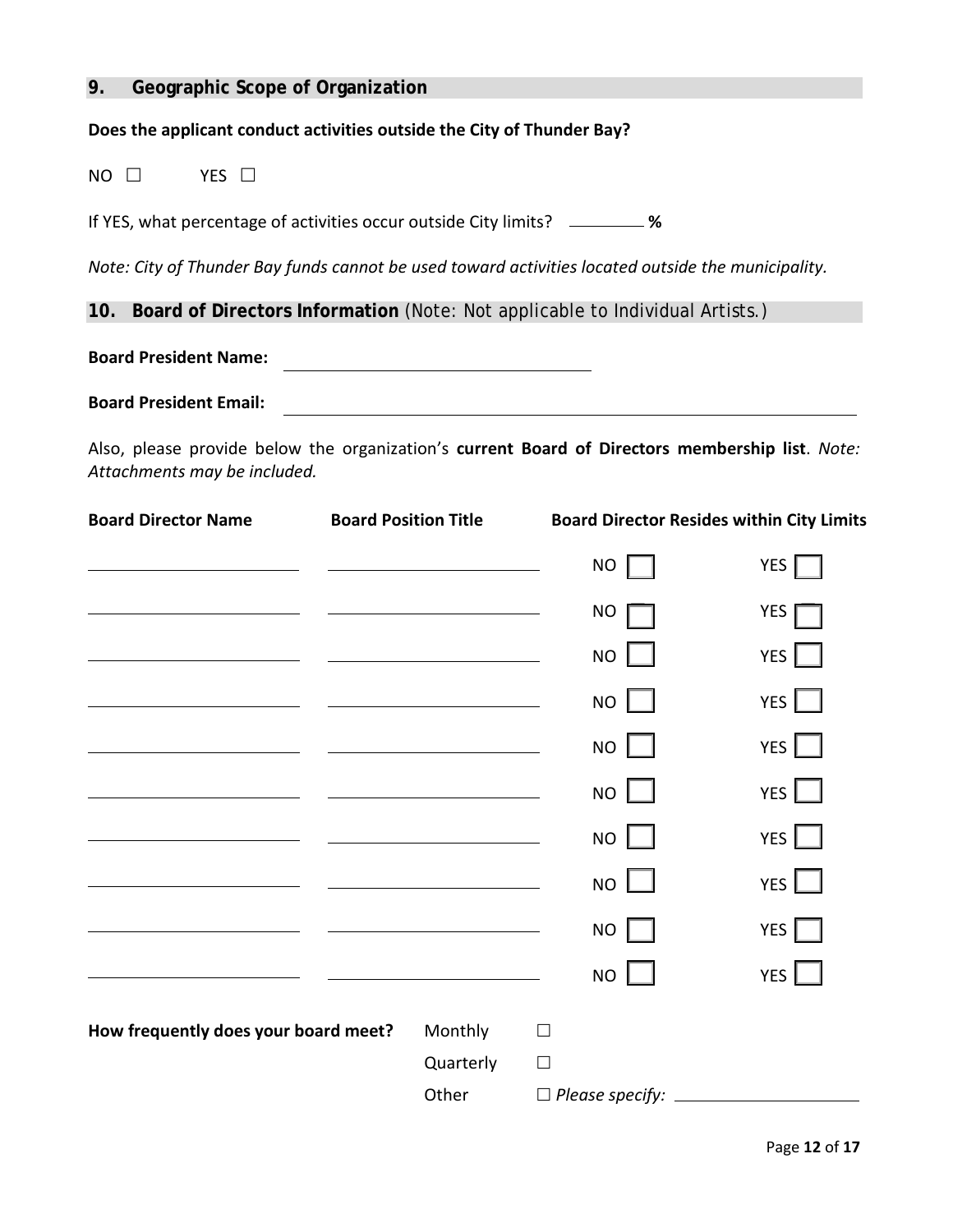#### **Is the Board independent<sup>\*</sup>? NO □ YES □**

#### $NO \square$

 *\**A Board of Directors should be independent of management so that it may be objective when monitoring and assessing management's activities. The majority of the Board's members should be independent. "Independent" is free from any interest, business, or other relationship with the organization that could, or could be perceived to, interfere with the person's ability to act in the organization's best interest, and also be independent of management. For example, the Board member:

- Is not a compensated employee of the organization;
- Does not receive compensation or other payment from the organization as an independent contractor;
- Does not receive, directly or indirectly, material financial benefits from the organization; and
- Is not a spouse, sibling, parent, or child of any individual who is employed by, or receives compensation or other material benefits, from the organization.

#### **11. Organizational Status** (Note: Not applicable to Individual Artists.)

#### *For first-time applicants*

**Please provide the mandate of your organization and attach a copy of your organization's constitution, by-laws, and/or letters patent.** 

| Is your organization a registered charity?    | NO. | YFS |
|-----------------------------------------------|-----|-----|
| Incorporation Number / Charitable Tax Number: |     |     |
| Date Formed:                                  |     |     |
| Date Incorporated:                            |     |     |

 *For all other applicants* 

**Please provide any updates to your organization's constitution, by-laws, and/or letters patent, as necessary.** *Note: Attachments may be included.*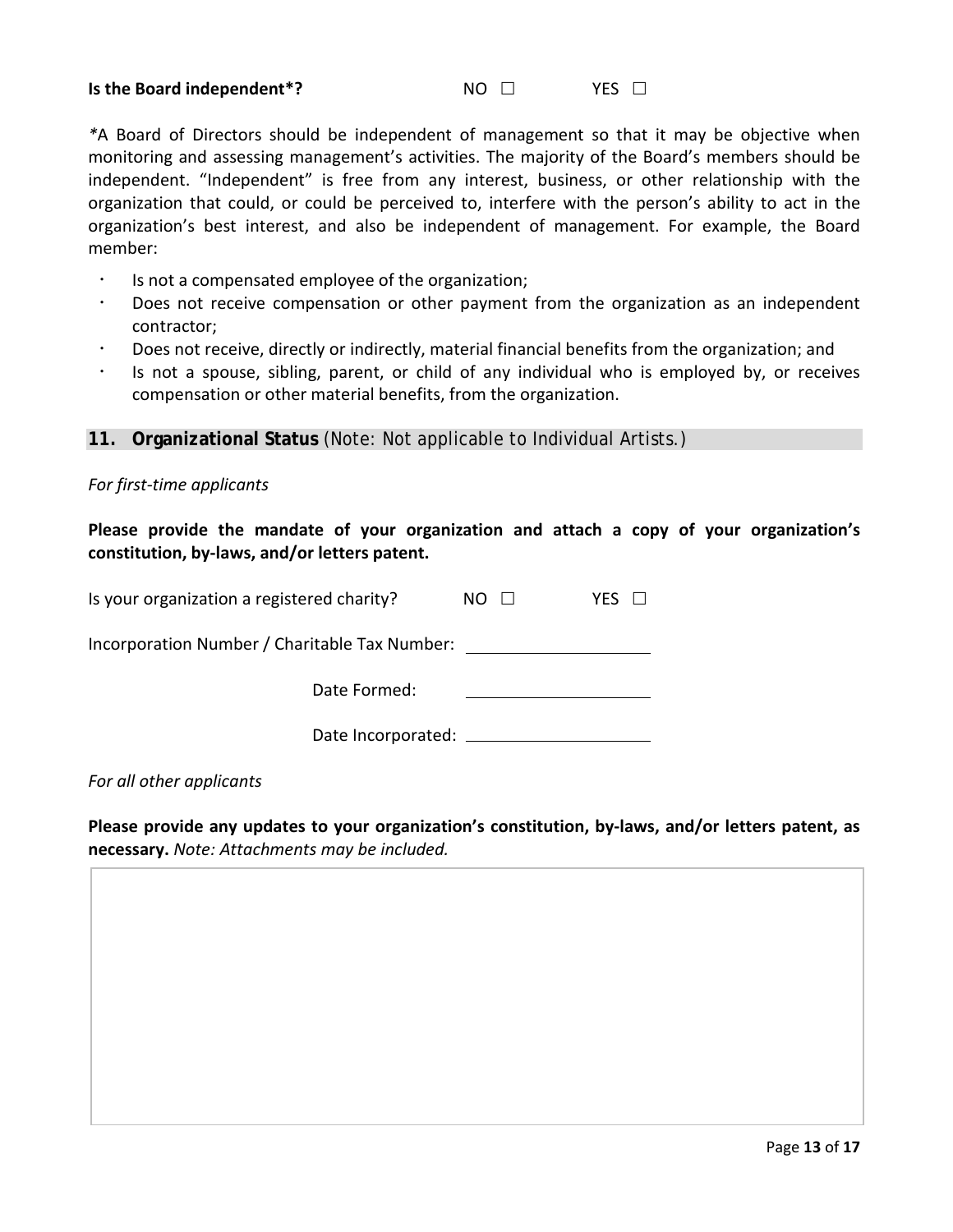#### **12. Supporting Documentation**

#### *Required for all applicants*

 **Board Resolution Approving Application for Funding Assistance\* Project Budget Statement** (available via th[e Community, Youth & Cultural Funding Program webpage\)](https://www.thunderbay.ca/en/city-hall/community-youth-and-cultural-funding.aspx) **Financial Statements\*** (refer to page 3 of this application for additional details)

#### *Required for first-time applicants*

 **Organization's Mandate\* Organization's Copy of Constitution, By-laws, or Letters Patent\*** 

*\**Not applicable to Individual Artists.

#### **13. Application Authorization**

 *The signatures of two (2) principal officers of the organization OR the individual artist and a witness will serve as authorization for this application. Please read through and initial the statements included below, then sign.* 

 We certify that, to the best of our knowledge, the information provided in this Financial Assistance Request is accurate, complete, adheres to the established terms and conditions, and is endorsed by  the organization which we represent. **Initial 1** \_\_\_\_\_ **Initial 2** \_\_\_\_\_

 We acknowledge that the granting of funds in any given year is not a commitment by the City of  Thunder Bay to continue such assistance in future years. **Initial 1** \_\_\_\_\_ **Initial 2** \_\_\_\_\_

 We hereby declare that we understand and agree that there is no appeals process for the Community, Youth & Cultural Funding Program Project Grant, and that program applicants may not make a  request. **Initial 1** \_\_\_\_\_ **Initial 2** \_\_\_\_\_ deputation or presentation to City Council or any Committee of Council in relation to this funding

 We have reviewed and can confirm that the items listed in the checklists located on pages 2 and 3 of this application package and *Section 12: Supporting Documentation* within the application have been  included. **Initial 1** \_\_\_\_\_ **Initial 2** \_\_\_\_\_

 Should our application be incomplete, we acknowledge that the submitted application will be deemed  ineligible to continue with the review process. **Initial 1** \_\_\_\_\_ **Initial 2** \_\_\_\_\_

| <b>Name</b> | <b>Signature</b> | <b>Date</b> |
|-------------|------------------|-------------|
|             |                  |             |
|             |                  |             |

Page **14** of **17** 

Name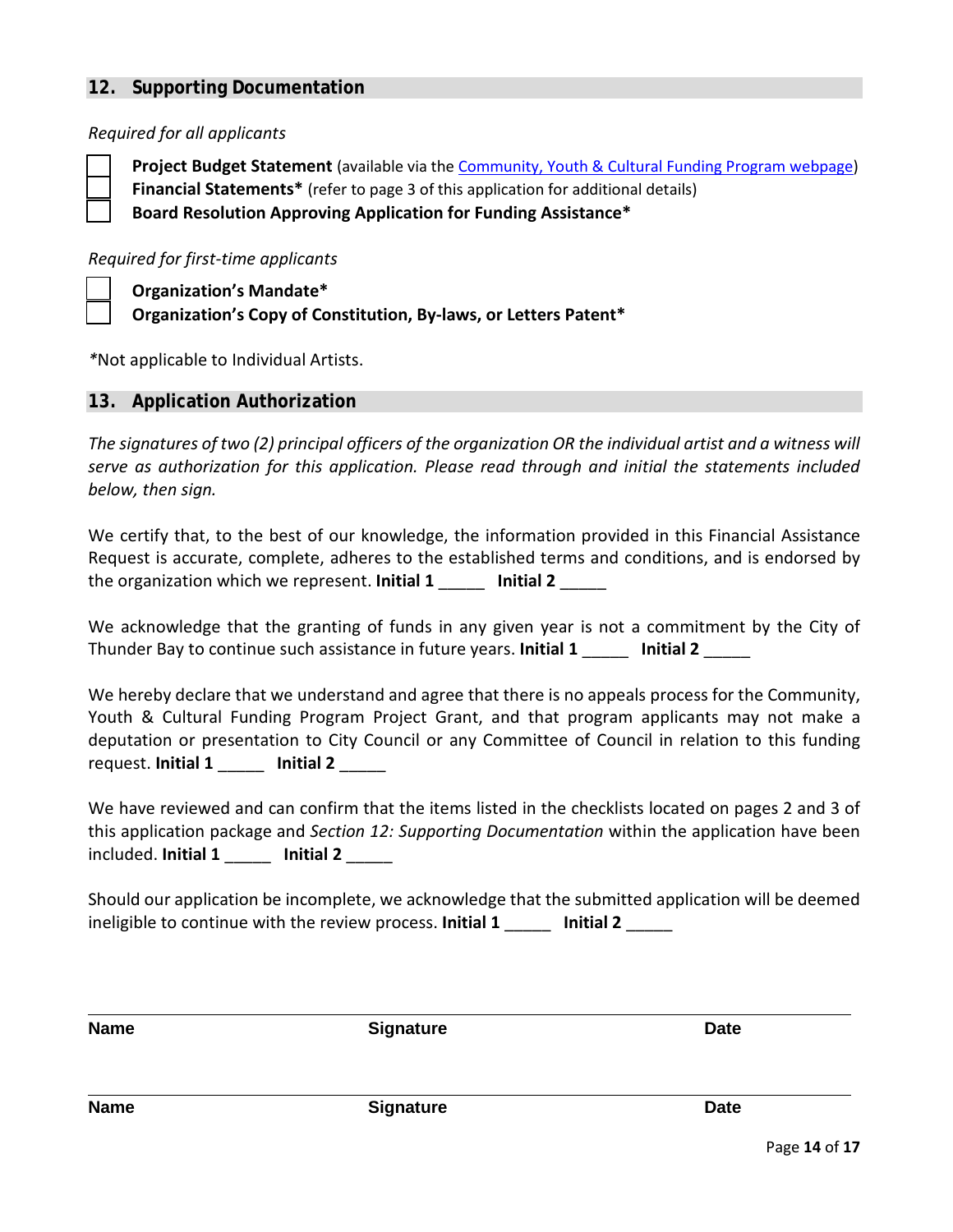## **GRANT TERMS & CONDITIONS**

#### **1. Definitions**

 "Applicants" means the organization/group or artist who submits the application to the City of Thunder Bay;

Bay;<br>"City" means the City of Thunder Bay; and

 "Recipient" means the artist or organization/group who has submitted this application, has agreed to be bound by these terms and conditions, and has been awarded a project grant by the City of Thunder Bay.

#### **2. Acknowledgement of Funding**

 & Cultural Funding Program in all advertising, publicity, signage, and plaques relating to the The Recipient shall acknowledge the support of the City of Thunder Bay through the Community, Youth organization to which funds are granted. The Recipient shall not hold the City as a partner or otherwise responsible for any obligations relating to the organization.

 Likewise, the organization acknowledges that the project or program not be represented as a City project or program, and that the organization does not have the authority to hold itself out as an organization of the City in any way, the only relationship being that the City has approved and granted financial assistance to the Organization.

#### **3. Purpose of Grant**

 Grants shall only be used for the purposes outlined in the letter of approval and any attachments thereto. Changes in the proposal shall only be made with the City's written approval.

If the project or program proposed in this application are not commenced **or** are not completed and there are remaining City funds, such funds will be returned to the City.

#### **4. Assignment of Grant**

 Neither the Applicant nor the Recipient shall assign the application or Grant, respectively, without the prior written consent of the City.

#### **5. Disposal of Assets**

The Recipient shall not sell, lease, or otherwise dispose of assets purchased in whole or part with City funds, without prior written consent of the City.

#### **6. Repayment of Grant**

 The Recipient shall, at the request of the City, repay to the City the whole or any portion of the grant if the Recipient:

- i. Ceases operation;
- ii. Has knowingly provided false information in the application;
- iii. Uses the funds for purposes other than those detailed in the attachments thereto;
- iv. Breaches any of the provisions of the Human Rights Code, in the operation of this project;
- v. Commences, or had commenced against them, any proceeding in bankruptcy or is adjusted as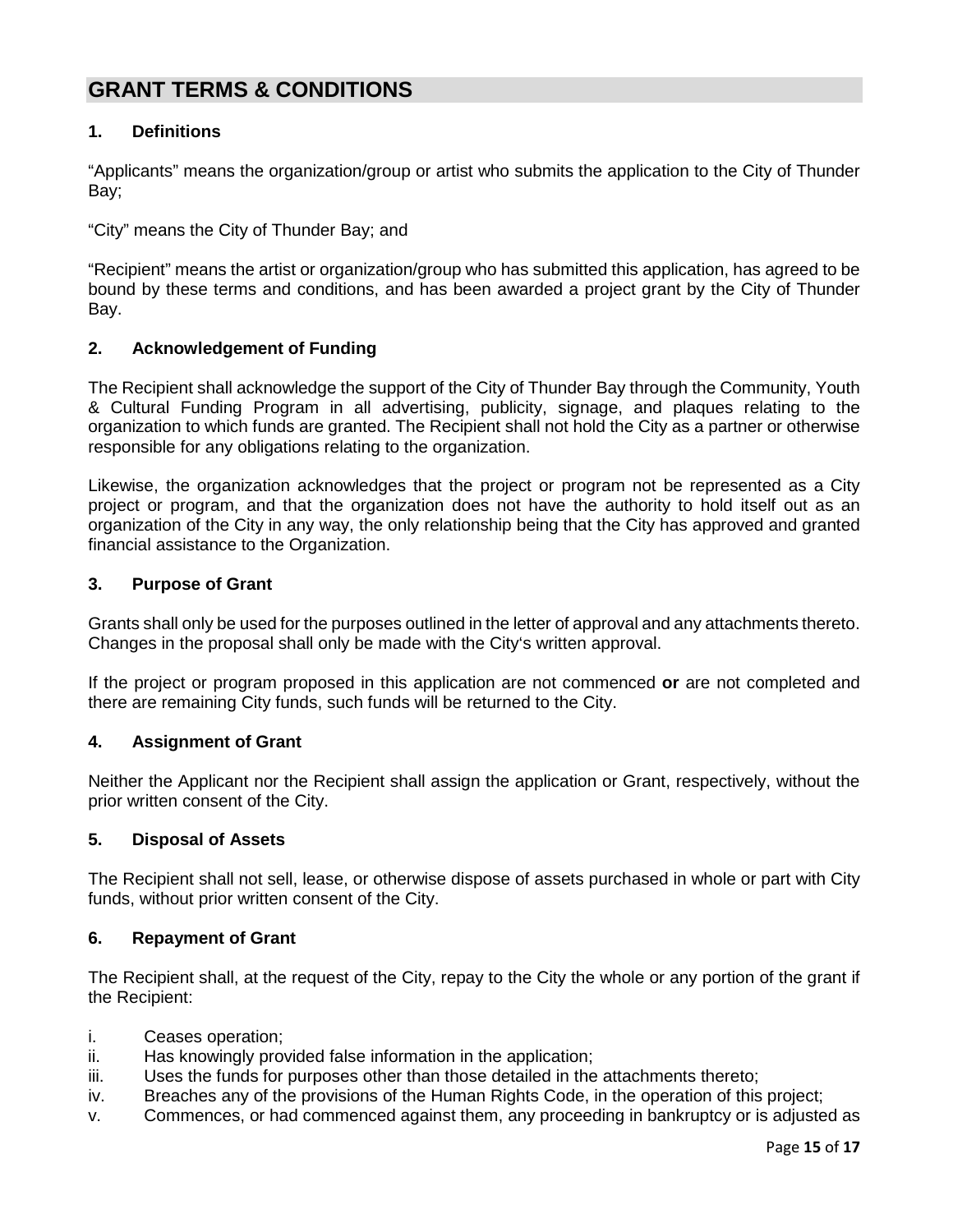bankrupt.

Where required, the Grant shall be repaid by cheque, payable to the "City of Thunder Bay" and mailed to:

#### **Victoriaville Civic Centre – Main Floor Community, Youth & Cultural Funding Program Recreation & Culture Division, Community Services Department City of Thunder Bay 111 Syndicate Ave. S. Thunder Bay, ON P7E 6S4**

The City reserves the right to demand interest on any amount owing by the Recipient to the City at the then-current interest rate charged by the City on accounts receivable.

#### **7. Accounting**

 in a manner consistent with generally accepted accounting principles and clerical practices, and shall maintain records for a period of three (3) years. The Recipient authorizes the City and its agents at all reasonable times to inspect and copy any records, invoices, and documents relating to the Grant, in The Recipient shall keep and maintain all records, invoices, and other documents relating to the Grant the possession, or under control, of the Recipient.

#### **8. Limitation of Liability and Indemnification**

 The Recipient agrees that the City shall not be liable for any damages, including, but not limited to, agrees that it shall indemnify the City, its employees and agents, against all costs incurred as a result general, incidental, indirect, special or consequential damages, injury or loss of use, revenue or profit of the Recipient arising out of or in any way related to the organization or its activities. The Recipient of a claim or proceeding related to the organization or its activities, unless it was caused by the negligence or wilful act of an employee of the City.

#### **9 9. Report**

 The Recipient must provide the City with a post-grant report within three (3) months of the completion of the project and provide all details required by the City. Upon request of the City, organizations may be required to submit interim progress reports, as well.

#### **10. Copyright and Payment of Artists Fees**

 Grants are conditional upon the Applicants' compliance with copyright laws and the appropriate payment of artist fees

#### **11. Additional Terms**

 The City shall be entitled to impose such additional terms and conditions in its letter of approval, at its discretion.

#### **12. Consent to Release**

#### **Public Information**

The Applicant/Requestor acknowledges that all information, other than the information included in the Project Budget Statement, is public information. This public information shall be disclosed to such